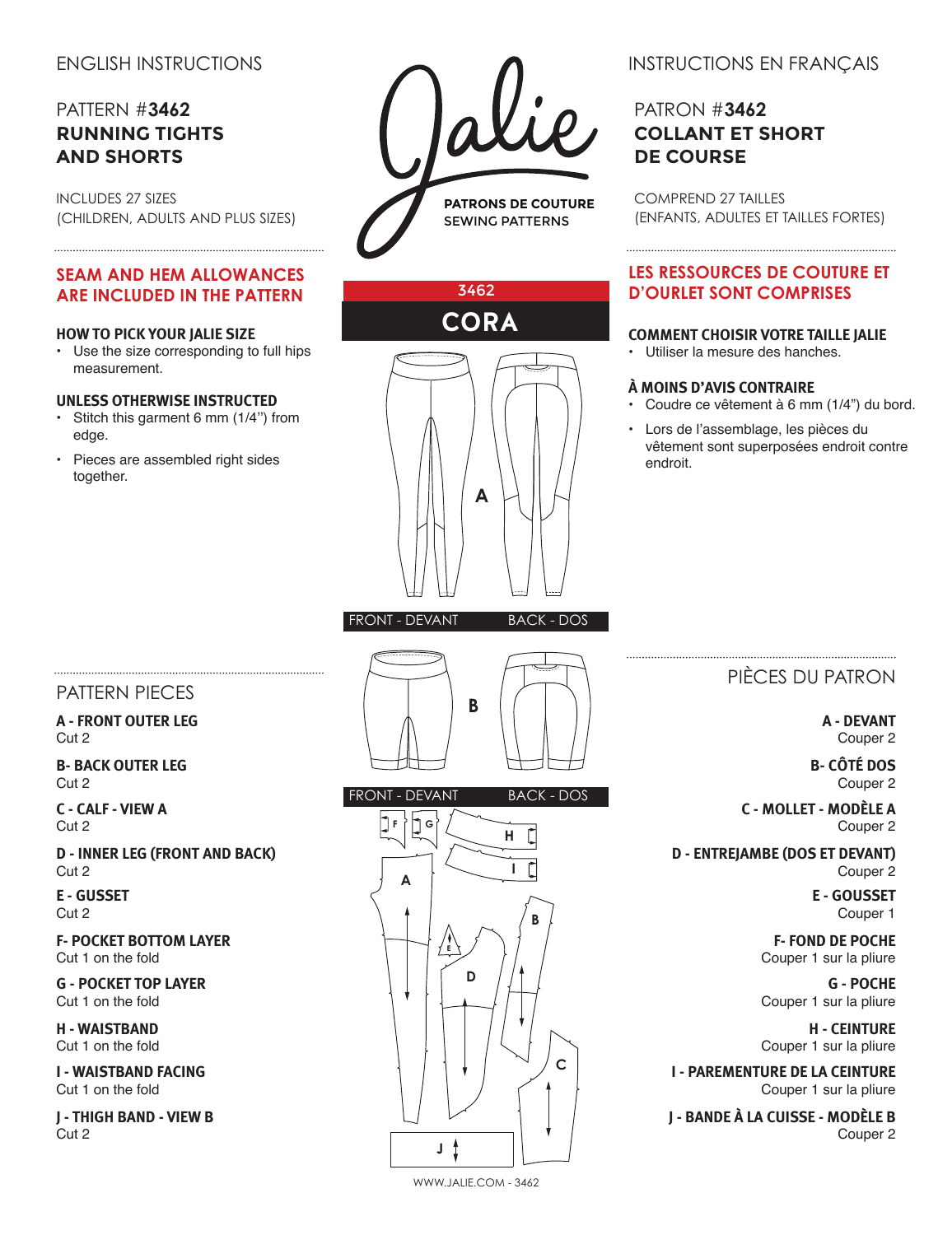## SEWING THE GARMENT

**RIGHT SIDE OF FABRIC WRONG SIDE OF FABRIC**

**JALIE SEWING TECHNIQUE FOR STRETCH** 

**FABRICS** (IF YOU DO NOT HAVE A SERG-ER, USE THIS TECHNIQUE ON SEAMS THAT WILL NEED TO STRETCH)

- • First stitch: Wide zigzag stitch along the edge of the fabric ("zig" on the fabric, "zag" in the air), without stretching the fabric (fig. 1). \*This stitch will not be shown in the illustrations\*
- • Second stitch: Straight stitch 6 mm (1/4'') from edge, stretching the fabric gently (fig. 2) to preserve the seams' elasticity.

### **INNER LEG (FRONT AND BACK)**

- • Mark gusset placement on both inner leg pieces (fig. 3).
- Pin gusset to inner leg, matching notches and placement marks (fig. 4) and stitch.
- Clip INNER LEG ONLY, at the placement mark (fig. 5).
- • Clipped seam allowance over the gusset as shown (fig. 6).
- • Pin inner leg piece to free side of gusset as shown, matching mark, double and single notches (fig. 7) and stitch.
- Topstich gusset (fig. 8).

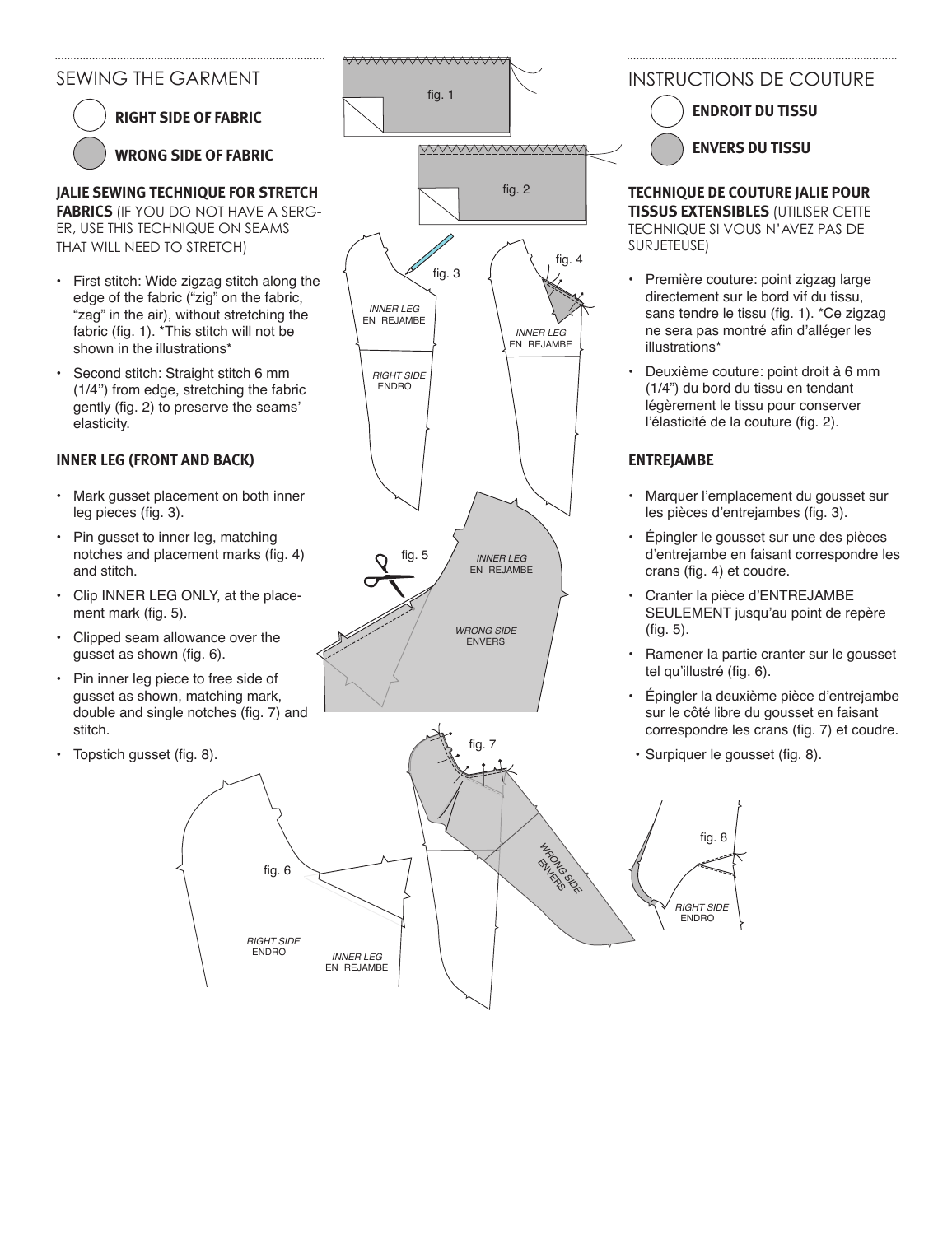### **POCKET**

- • Pin elastic to wrong side of pocket opening, exceeding the fabric a little (fig. 9) and stitch with a zigzag ("zig" on the elastic, "zag" in the air).
- • Fold sewn elastic to wrong side and topstitch (fig. 10).
- • Cut excess elastic along the fabric edge (fig. 11).
- • Pin wrong side of top layer to right side of bottom layer (fig. 12) and baste edges together, within the seam allowance.
- • Pin back outer leg to pocket, matching double notches and stitch (fig. 13).

#### **CALF - VIEW A**

• Pin calf to back outer leg, matching notches (fig. 14) and stitch.



### **POCHE**

- • Épingler l'élastique de la poche sur l'envers du dessus de poche (fig. 9) et coudre au point zigzag ("zig" sur l'élastique, "zag" dans le vide). Laisser dépasser l'élastique pour faciliter la pose.
- Replier l'élastique cousu sur l'envers et surpiquer (fig. 10).
- Couper l'excédent d'élastique le long du bord du tissu (fig. 11).
- Épingler l'envers du dessus de poche sur l'endroit du fond de poche (fig. 12) et joindre les bords vifs à moins de 6 mm (1/4'') du bord.
- • Épingler le côté dos sur la poche en faisant correspondre les crans doubles et coudre (fig. 13).

## **MOLLET - MODÈLE A**

• Épingler le mollet au côté dos en faisant correspondre les crans (fig. 14) et coudre.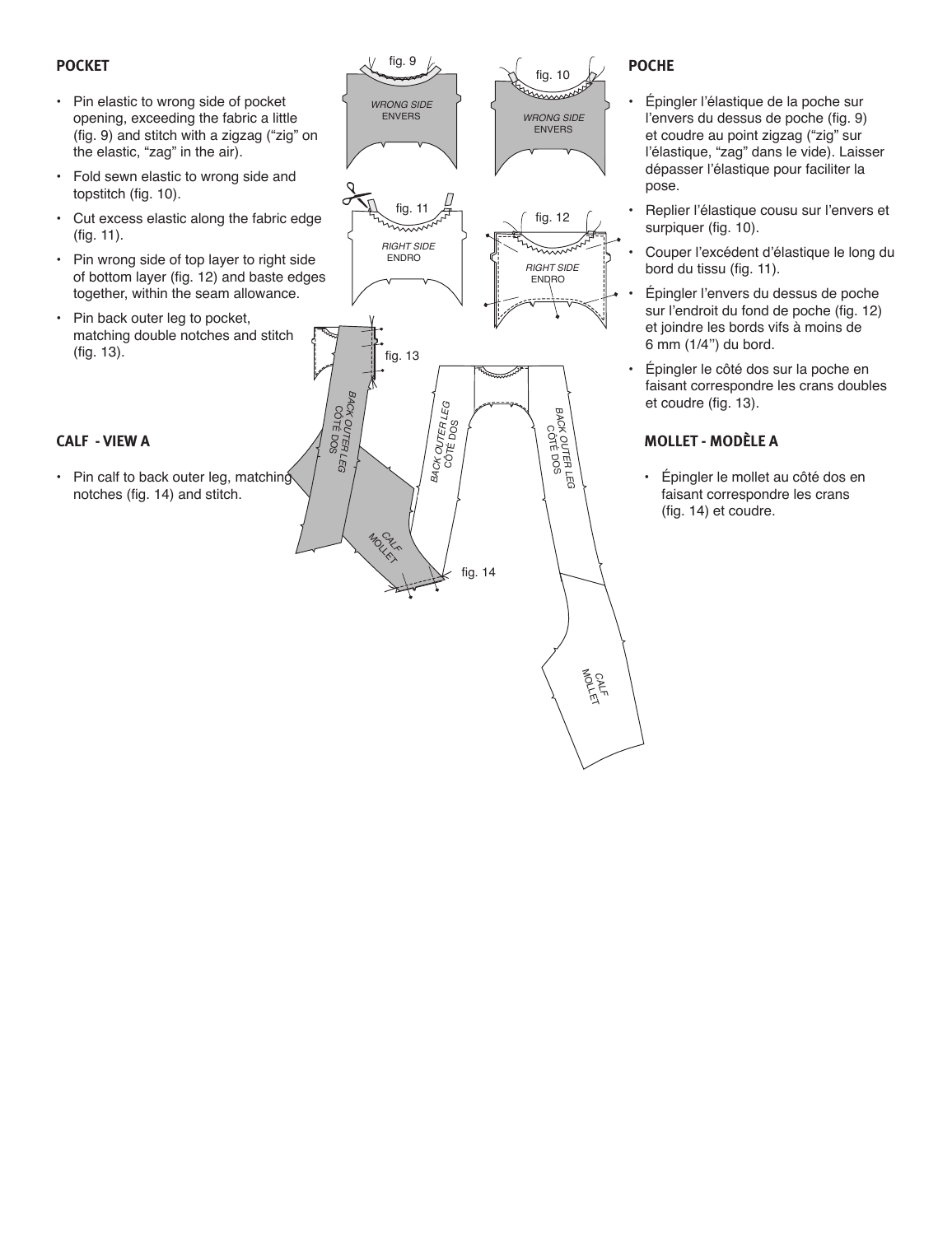#### **ASSEMBLY**

#### **ASSEMBLAGE**

- Pin inner leg to back outer leg (and calf, if you are making view A), matching notches (fig. 15) and stitch.
- Pin front outer leg to back outer leg (fig. 16) and stitch.  $\cdot$
- Pin front outer leg at crotch and stitch (fig. 17).
- $\cdot$  Pin front outer leg to inner leg and stitch from one hem  $\cdot$ to the other (fig. 18).
- • Épingler la pièce d'entrejambe sur le dos en faisant correspondre les crans (fig. 15) et coudre.
	- Épingler le devant au dos (fig. 16) et coudre.
- • Épingler les devants et coudre la fourche (fig. 17).
	- Épingler l'entrejambe au devant et coudre d'une cheville à l'autre (fig. 18).

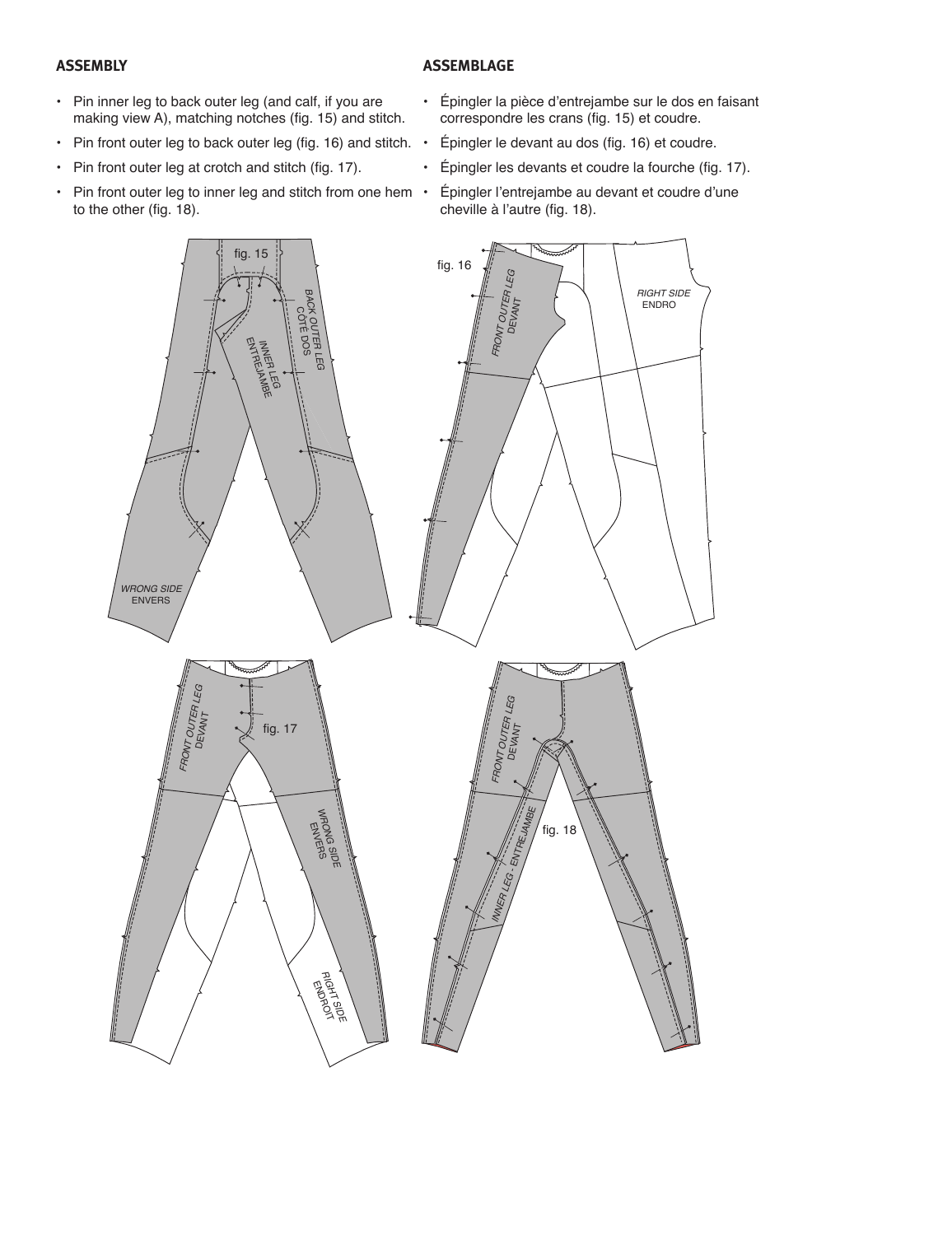#### **WAISTBAND**

- • Fold waistband in half, stitch ends together to form a loop (fig. 19).
- • Fold waistband facing in half, stitch ends together to form a loop (fig. 20).
- Pin facing to waistband, matching notches and seams (fig. 21) and stitch.
- • Sew waist elastic ends together to form a loop and mark quarters.
- • Divide waistband in fourths and mark quarters with pins.
- • Pin elastic to wrong side of FACING seam allowance (fig. 22), matching quarter marks.
- • Bring facing over the elastic and topstitch with a zigzag (fig. 23), stitching through the elastic.
- • Bring facing and waistband wrong sides together and baste edges together with a zigzag (fig. 24).
- • Pin waistband to waist opening, matching centers and notches (fig. 25) and stitch, stretching the waistband to fit the opening.

#### **FINISHING**

#### VIEW A

• Fold leg hem by 2 cm  $(3/4)$  to wrong side and topstitch.

#### VIEW B

- • Fold leg band in half and sew ends together to form a loop (fig. 26).
- • Bring wrong sides together (fig. 27).
- • Baste edges together with a zigzag (fig. 28).
- Pin band to right side of leg opening, matching seams, and stitch, stretching the band to fit the leg opening (fig. 29).



fig. 23





PAREMENTURE



- • Plier la ceinture en deux et coudre (fig. 19).
- • Plier la parementure de la ceinture en deux et coudre (fig. 20).
- • Épingler la parementure sur la ceinture en faisant correspondre les crans (fig. 21) et coudre.
- • Coudre les extrémités de l'élastique pour former un cercle et marquer les quarts.
- Marquer les quarts de la ceinture.
- • Épingler et coudre l'élastique sur la ressource de couture de la PAREMEN-TURE (fig. 22).
- Ramener la parementure sur l'élastique et surpiquer avec un zigzag (fig. 23) en prenant l'élastique dans la couture.
- Ramener la ceinture et sa parementure envers contre envers et joindre les bords vifs au point zigzag (fig. 24).
- • Épingler la ceinture sur l'endroit de la taille en faisant correspondre les milieux et les crans simples (fig. 25); coudre.

## **FINITION**

fig. 24

*WAISTBAND* CE N URE

sadasassassa

fig. 25

www.www

fig. 29

#### MODÈLE A

• Plier l'ourlet de la jambe de 2 cm (3/4'') sur l'envers et surpiquer.

#### MODÈLE B

- • Plier la bande de cuisse endroit contre endroit et joindre les extrémités (fig. 26).
- Ramener la bande envers contre envers (fig. 27).
- Joindre les bords vifs au point zigzag (fig. 28).
- Épingler la bande sur l'endroit de l'ouverture de la cuisse en faisant correspondre les coutures (fig. 29) et coudre en tendant la bande pour qu'elle s'ajuste à l'ouverture.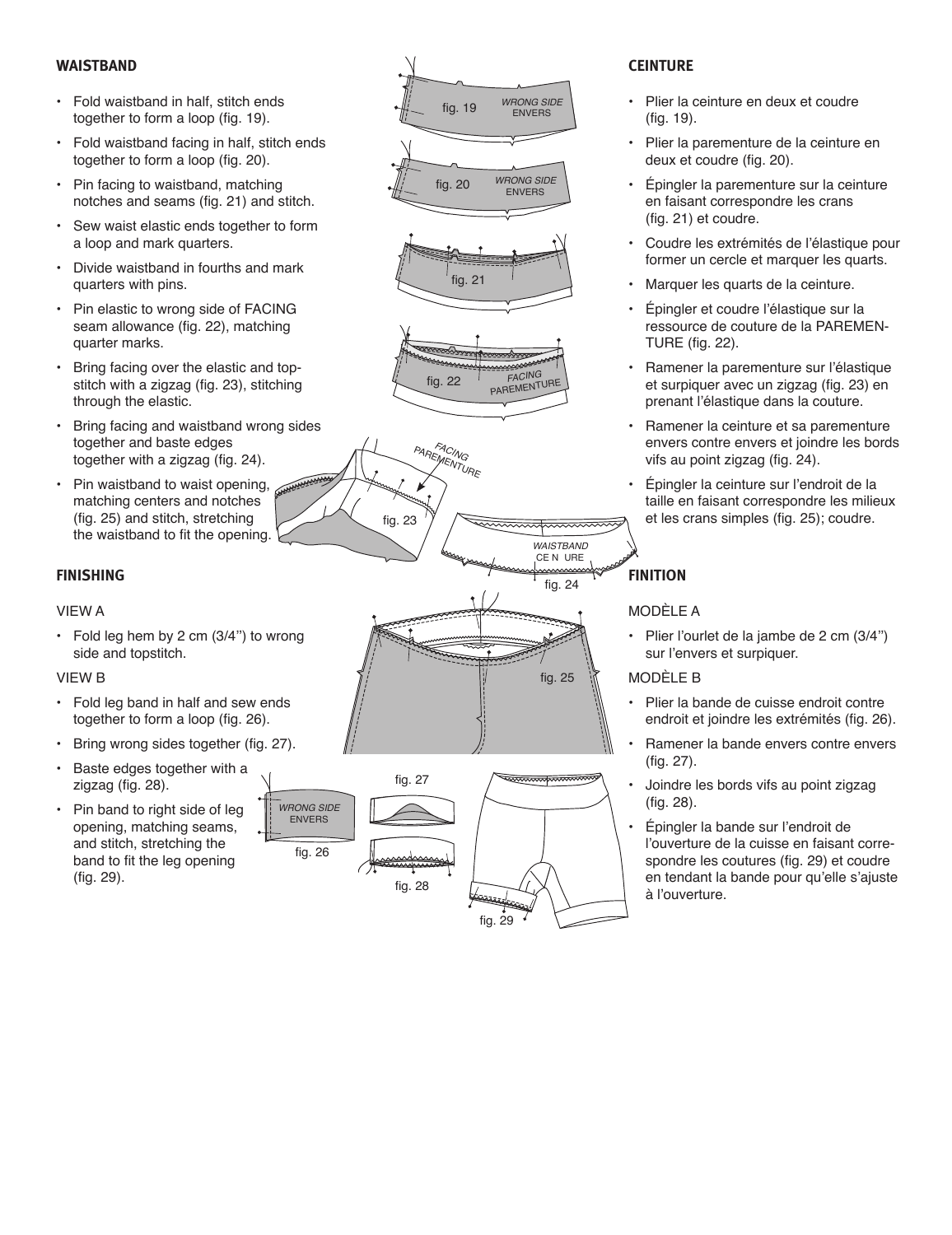| <b>LONGUEURS D'ÉLASTIQUES</b><br><b>ELASTIC LENGTHS</b> |                         |      |                 |                       |                               |                         |      |                |  |
|---------------------------------------------------------|-------------------------|------|-----------------|-----------------------|-------------------------------|-------------------------|------|----------------|--|
| <b>TAILLE</b><br><b>WAISTBAND</b>                       |                         |      |                 |                       | <b>POCHE</b><br><b>POCKET</b> |                         |      |                |  |
| х1                                                      |                         |      |                 |                       | х1                            |                         |      |                |  |
| π<br>cm                                                 |                         |      |                 |                       | π<br>cm                       |                         |      |                |  |
| Élastique 1 cm - 3/8" Elastic                           | F                       | 44.0 | 171/4           |                       | F                             | 9.0                     | 31/2 |                |  |
|                                                         | G                       | 44.9 | 173/4           |                       |                               | G                       | 9.2  | 31/2           |  |
|                                                         | Н                       | 45.7 | $\overline{18}$ |                       | H                             | 9.3                     | 33/4 |                |  |
|                                                         | I                       | 46.6 | 181/4           |                       |                               | I                       | 9.5  | 33/4           |  |
|                                                         | J                       | 47.4 | 183/4           |                       |                               | J                       | 9.7  | 33/4           |  |
|                                                         | $\overline{\mathsf{k}}$ | 48.3 | $\overline{19}$ |                       |                               | $\overline{\mathsf{k}}$ | 9.8  | 33/4           |  |
|                                                         | L                       | 49.1 | 191/4           | Elastic               |                               | L                       | 10.0 | 4              |  |
|                                                         | M                       | 49.8 | 191/2           |                       |                               | M                       | 10.4 | 4              |  |
|                                                         | $\overline{\mathsf{N}}$ | 50.5 | 20              |                       |                               | Ñ                       | 10.9 | 41/4           |  |
|                                                         | O                       | 51.2 | 20 1/4          |                       |                               | O                       | 11.3 | 41/2           |  |
|                                                         | P                       | 51.9 | 201/2           |                       |                               | P                       | 11.7 | 41/2           |  |
|                                                         | $\overline{\rm o}$      | 52.6 | 203/4           |                       |                               | $\overline{\text{o}}$   | 12.1 | 43/4           |  |
|                                                         | R                       | 53.3 | $\overline{21}$ | Elastique 1 cm - 3/8" |                               | $\overline{\mathsf{R}}$ | 12.6 | 5              |  |
|                                                         | $\overline{\mathsf{s}}$ | 54.0 | 211/4           |                       |                               | $\overline{s}$          | 13.0 | 5              |  |
|                                                         | ₸                       | 56.1 | $\overline{22}$ |                       |                               | $\overline{\top}$       | 13.0 | 5              |  |
|                                                         | Ū                       | 58.1 | 23              |                       | Ū                             | 13.0                    | 5    |                |  |
|                                                         | $\overline{\mathsf{v}}$ | 60.2 | 23 3/4          |                       |                               | $\overline{\mathsf{v}}$ | 13.0 | 5              |  |
|                                                         | $\overline{\mathsf{w}}$ | 62.3 | 24 1/2          |                       | $\overline{\mathsf{w}}$       | 13.0                    | 5    |                |  |
|                                                         | X                       | 64.4 | 25 1/4          |                       |                               | X                       | 13.0 | 5              |  |
|                                                         | $\overline{\mathsf{Y}}$ | 66.4 | 261/4           |                       |                               | $\overline{\mathsf{Y}}$ | 13.0 | 5              |  |
|                                                         | $\overline{z}$          | 68.5 | 27              |                       |                               | $\overline{z}$          | 13.0 | 5              |  |
|                                                         | AA                      | 70.6 | 273/4           |                       |                               | AA                      | 13.0 | 5              |  |
|                                                         | <b>BB</b>               | 72.7 | 281/2           |                       |                               | <b>BB</b>               | 13.0 | 5              |  |
|                                                         | $\overline{cc}$         | 74.8 | 291/2           |                       |                               | $\overline{\text{cc}}$  | 13.0 | 5              |  |
|                                                         | $\overline{DD}$         | 77.4 | 301/2           |                       |                               | $\overline{DD}$         | 13.0 | 5              |  |
|                                                         | EE                      | 80.0 | 311/2           |                       |                               | EE                      | 13.0 | 5              |  |
|                                                         | FF                      | 82.6 | 321/2           |                       |                               | FF                      | 13.0 | $\overline{5}$ |  |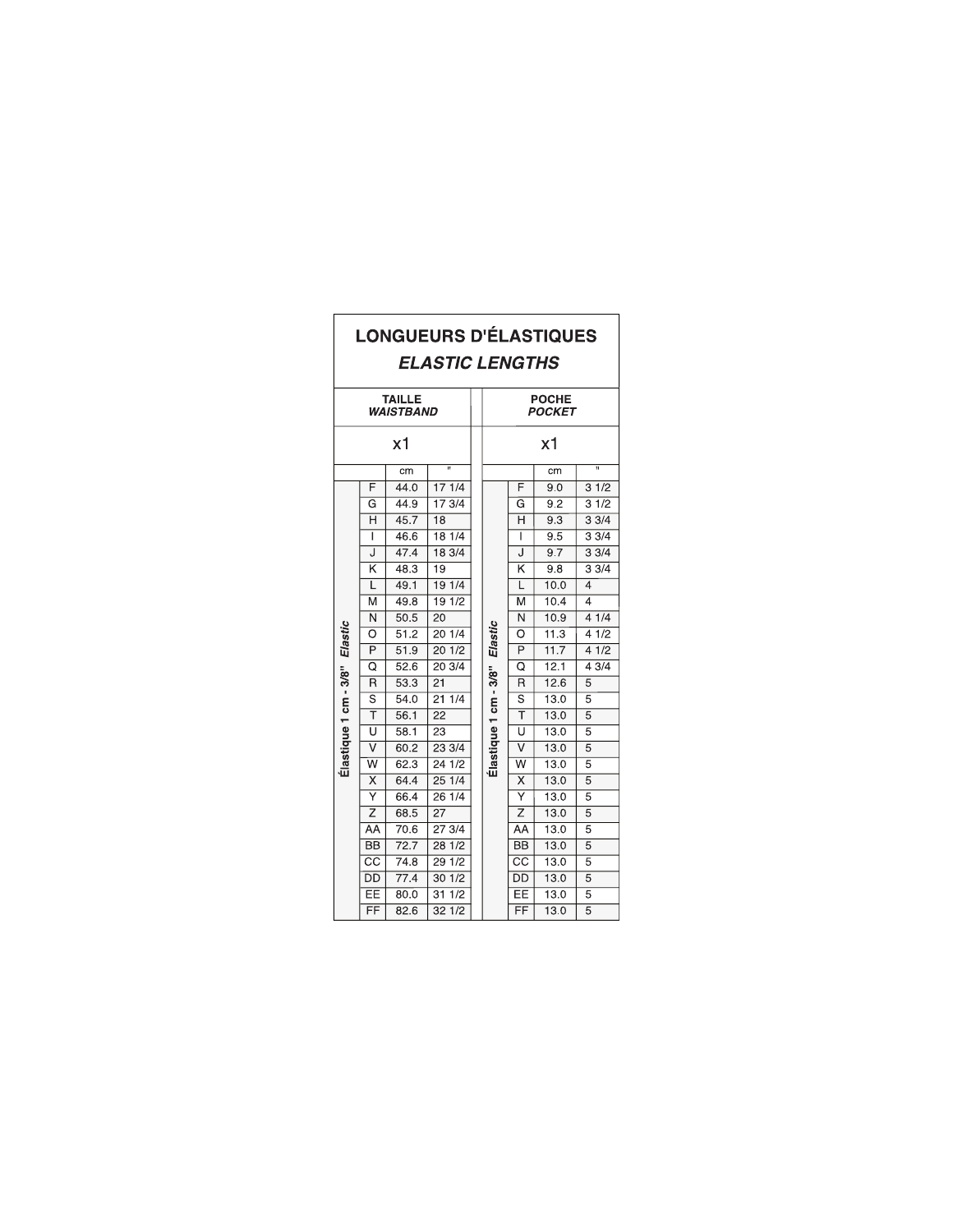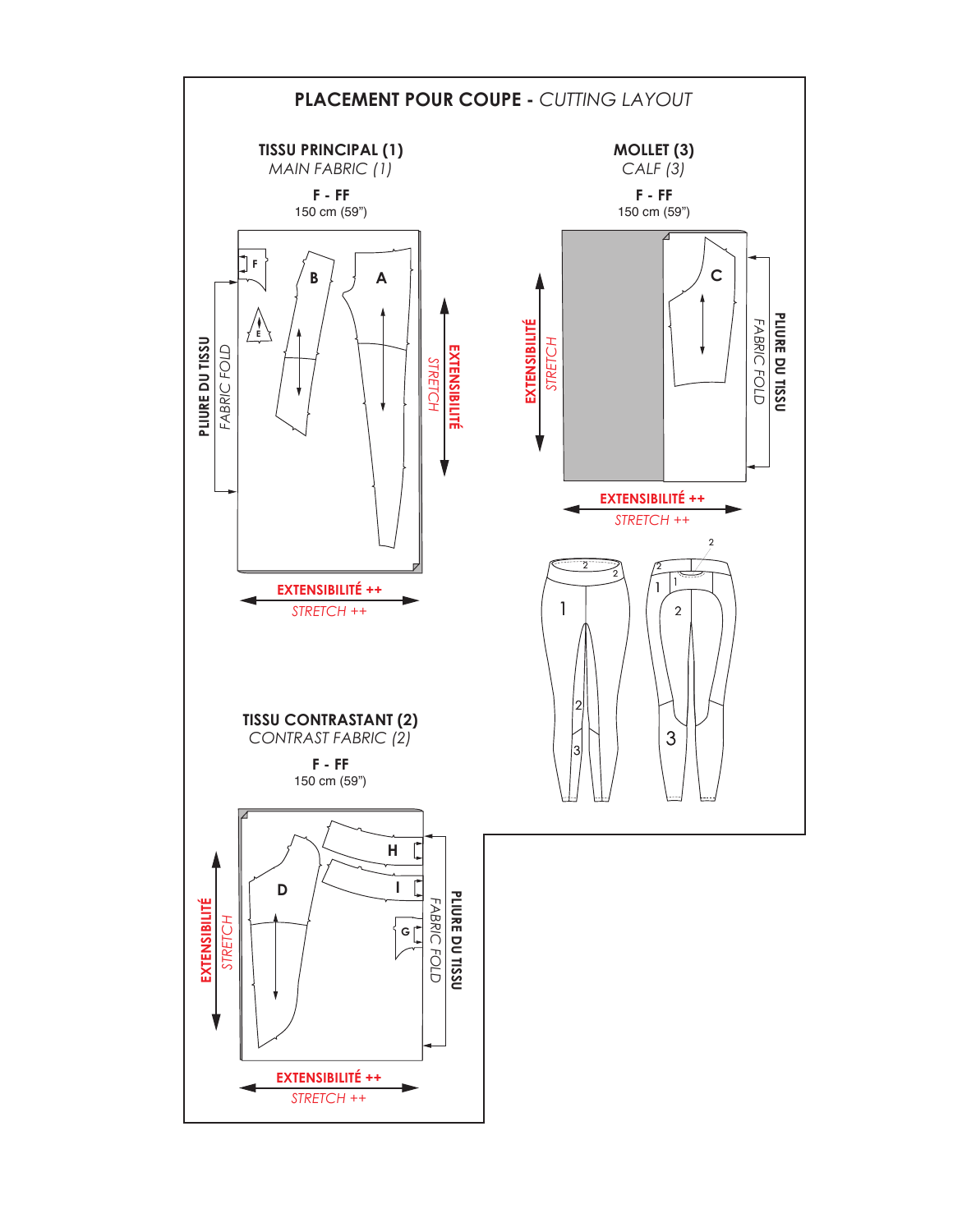